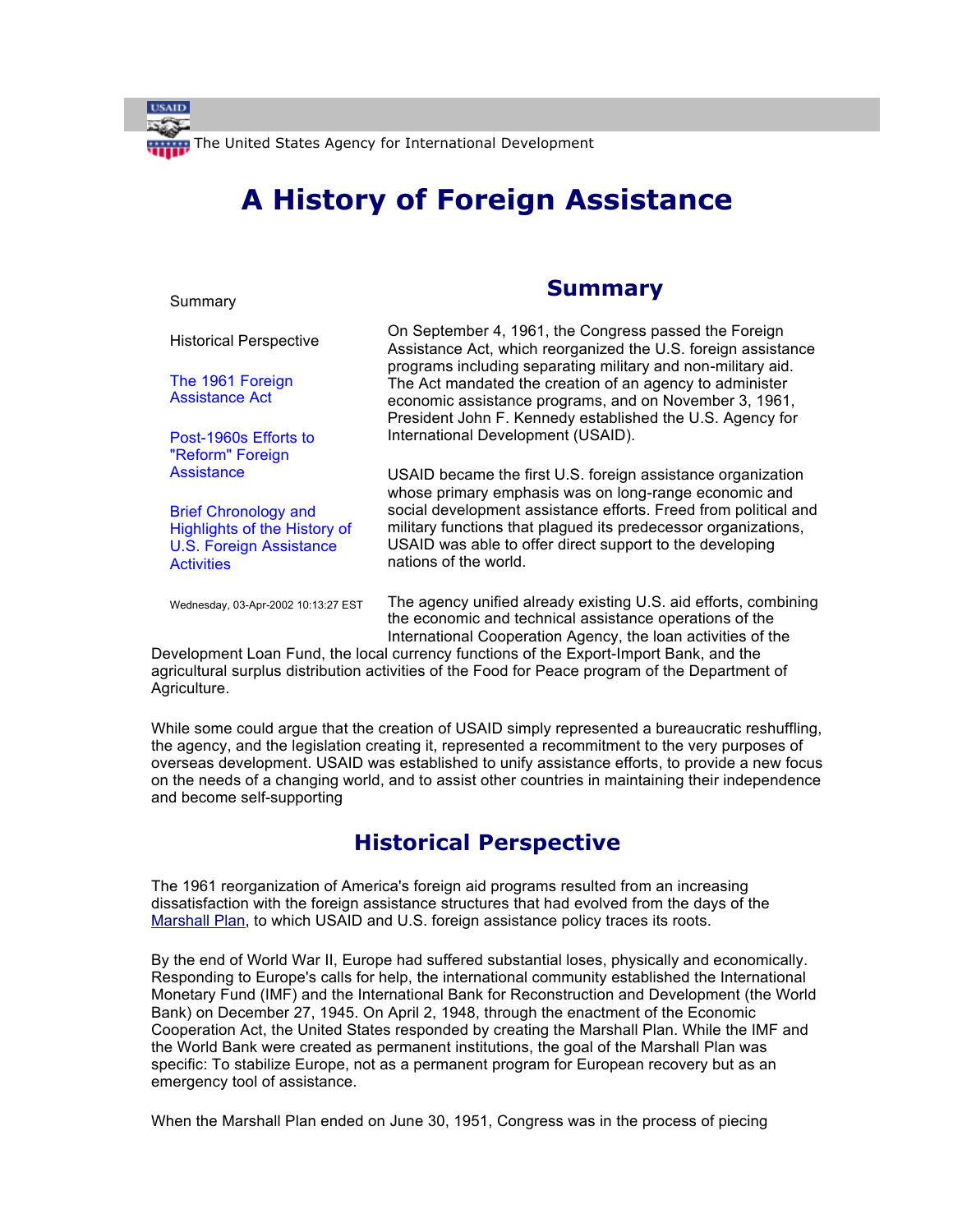<span id="page-1-0"></span>together a new foreign aid proposal designed to unite military and economic programs with technical assistance. On October 31, 1951, this plan became a reality when Congress passed the first Mutual Security Act and created the Mutual Security Agency.

In 1953, the Foreign Operations Administration was established as an independent government agency outside the Department of State, to consolidate economic and technical assistance on a world-wide basis. Its responsibilities were merged into the International Cooperation Administration (ICA) one year later.

The ICA administered aid for economic, political and social development purposes. Although the ICA's functions were vast and far reaching, unlike USAID, ICA had many limitations placed upon it. As a part of the Department of State, ICA did not have the level of autonomy the USAID currently maintains. At the time, multilateral donors (such as those affiliated with the United Nations and the Organization of American States) were playing a greater role in foreign assistance.

The Mutual Security Act of 1954 introduced the concepts of development assistance, security assistance, a discretionary contingency fund, and guarantees for private investments. The Food for Peace program was implemented that year, introducing food aid.

Congressional approval of a revised Mutual Security Act in 1957 lead to the creation of the Development Loan Fund (DLF), which acted as the ICA's lending arm. The DLF's primary function was to extend loans of a kind that the Export-Import Bank and other donors were not interested in or prepared to underwrite - those repayable in local currencies. The DLF financed everything other than technical assistance but was most noteworthy for financing capital projects.

Neither the ICA nor the DLF addressed the need for a long-range foreign development program. That led to the creation of the U.S. Agency for International Development.

# **The 1961 Foreign Assistance Act**

By 1960, the support from the American public and Congress for the existing foreign assistance programs had dwindled. The growing dissatisfaction with foreign assistance, highlighted by the book The Ugly American, prompted Congress and the Eisenhower Administration to focus U.S. aid to developing nations, which became an issue during the 1960 U.S. presidential campaign.

The new Kennedy Administration made reorganization of, and recommitment to, foreign assistance a top priority. It was thought that to renew support for foreign assistance at existing or higher levels, to address the widely-known shortcomings of the previous assistance structure, and to achieve a new mandate for assistance to developing countries, the entire program had to be "new."

In proposing a new United States foreign assistance program in 1961, President Kennedy provided a justification based on three premises: (1) then current foreign aid programs, "America's unprecedented response to world challenges", were largely unsatisfactory and ill suited for the needs of the United States and developing countries, (2) the economic collapse of developing countries "would be disastrous to our national security, harmful to our comparative prosperity, and offensive to our conscience", and (3) the 1960s presented an historic opportunity for industrialized nations to move less-developed nations into self-sustained economic growth.

Today, when foreign economic assistance programs are under scrutiny, it is worth quoting President Kennedy's remarks at length:

"For no objective supporter of foreign aid can be satisfied with the existing program- -actually a multiplicity of programs. Bureaucratically fragmented, awkward and slow, its administration is diffused over a haphazard and irrational structure covering at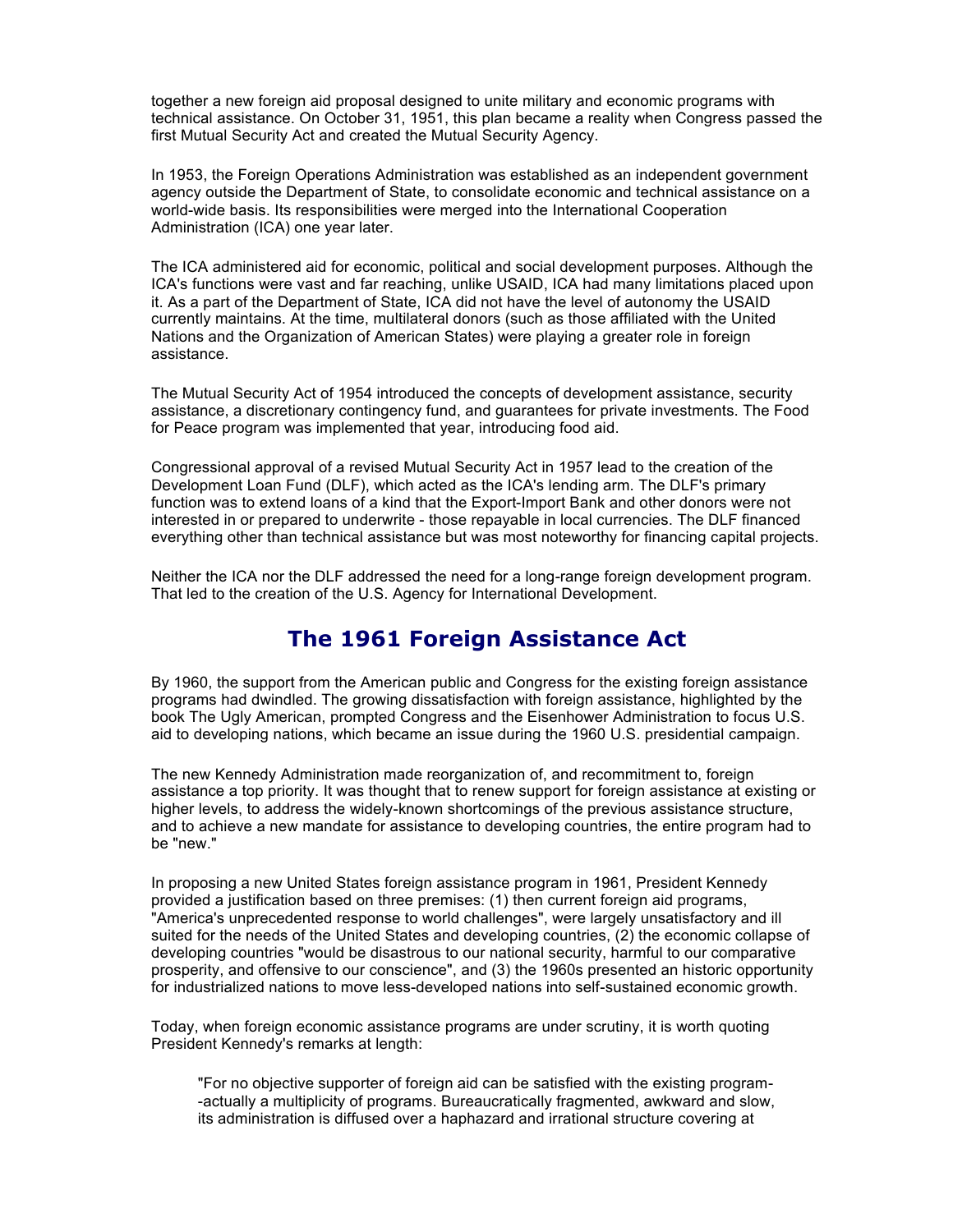least four departments and several other agencies. The program is based on a series of legislative measures and administrative procedures conceived at different times and for different purposes, many of them now obsolete, inconsistent, and unduly rigid and thus unsuited for our present needs and purposes. Its weaknesses have begun to undermine confidence in our effort both here and abroad.

"Although our aid programs have helped to avoid economic chaos and collapse, and assisted many nations to maintain their independence and freedom- nevertheless, it is a fact that many of the nations we are helping are not much nearer sustained economic growth than they were when our aid operation began. Money spent to meet crisis situations or short-term political objectives while helping to maintain national integrity and independence has rarely moved the recipient nation toward greater economic stability."

Why, then, should the United States continue a foreign economic assistance program?

"The answer is that there is no escaping our obligations: our moral obligations as a wise leader and good neighbor in the interdependent community of free nations--our economic obligations as the wealthiest people in a world of largely poor people, as a nation no longer dependent upon the loans from abroad that once helped us develop our own economy--and our political obligations as the single largest counter to the adversaries of freedom.

"To fail to meet those obligations now would be disastrous; and, in the long run, more expensive. For widespread poverty and chaos lead to a collapse of existing political and social structures which would inevitably invite the advance of totalitarianism into every weak and unstable area. Thus our own security would be endangered and our prosperity imperiled. A program of assistance to the underdeveloped nations must continue because the Nation's interest and the cause of political freedom require it."

The Foreign Assistance Act of 1961 that was enacted as a result of the legislative process begun by President Kennedy was a relatively concise document that recognized the economic and political principles expressed in the President's transmittal message. Development assistance consisted primarily of two programs: (1) a Development Loan Fund whose primary purpose was to foster plans and programs to "develop economic resources and increase productive capacities" (i.e., a significant amount of capital infrastructure), and (2) a Development Grant Fund, to focus on "assisting the development of human resources through such means as programs of technical cooperation and development" in less developed countries.

Three other significant economic assistance programs were included in the new FAA: (1) a guaranty program (now the Overseas Private Investment Corporation) to provide protection assuring United States business against certain risks of doing business overseas, (2) a "supporting assistance" program (now the Economic Support Fund program) to support or promote economic or political stability, and (3) an appropriated contingency fund.

The new directions most emphatically stressed were a dedication to development as a long-term effort requiring country-by-country planning and a commitment of resources on a multi-year, programmed basis. The new focus of development was to achieve economic growth and democratic, political stability in the developing world to combat both the perceived spread of ideological threats such as communism and the threat of instability arising from poverty. The economic development theory of W.W. Rostow, which posited "stages of economic development," most notably a "takeoff into growth" stage, provided the premise for much of the development planning in the newly-formed U.S. Agency for International Development.

In the final analysis, the greatest achievement of USAID and the Foreign Assistance Act of 1961 was that they addressed the goals of setting up country-by-country planning and long-term development planning mechanisms through solving the organizational problems in the then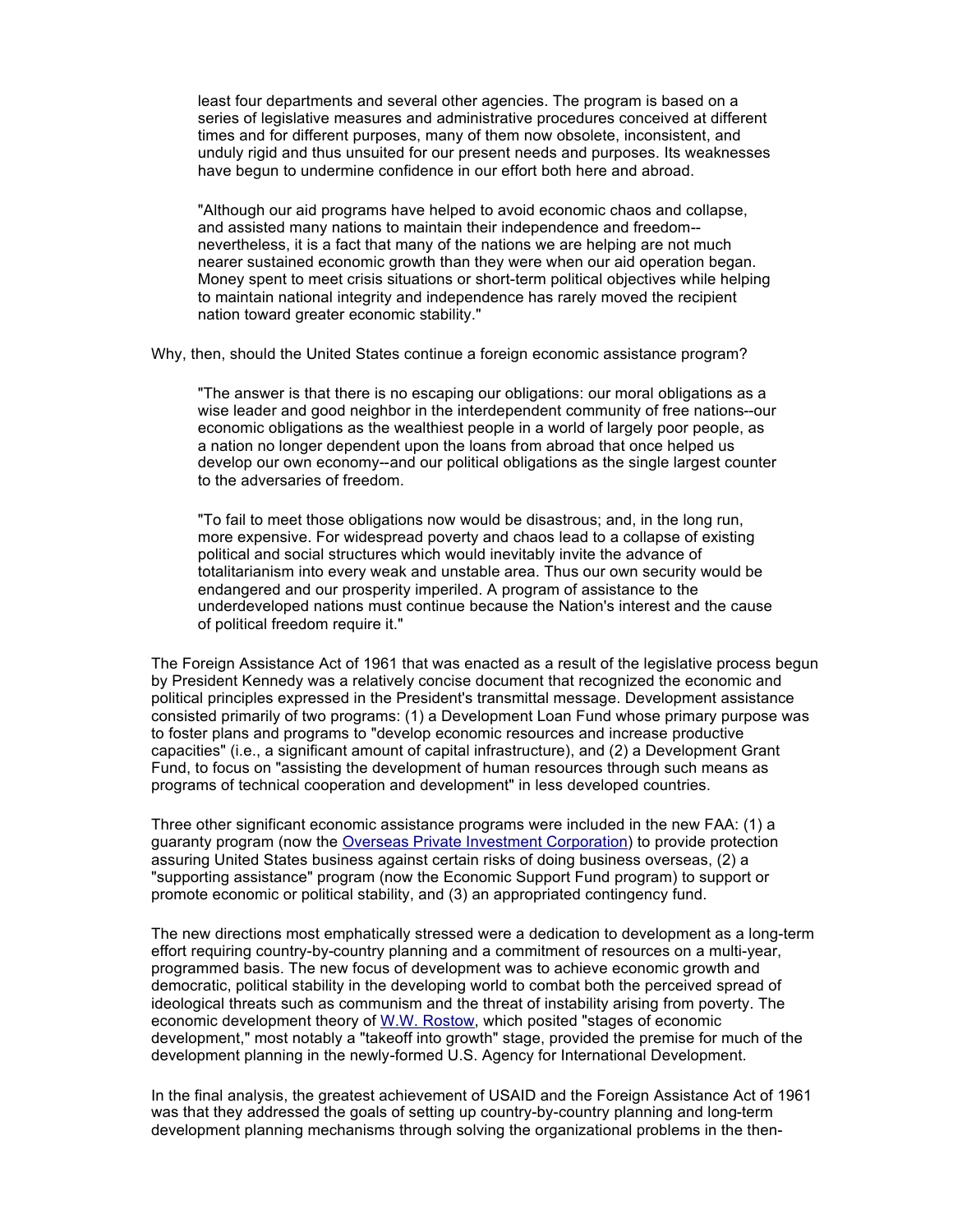<span id="page-3-0"></span>existing foreign assistance programs.

Fowler Hamilton, who was appointed as USAID's first administrator, assumed his primary goal was to establish an agency founded on good, strong organizational principles that would stand the test of time.

One of the first programs undertaken by the fledgling USAID was the Alliance for Progress. Conceptually set-up in the fall of 1960 by the Act of Bogota and confirmed by the Charter of Punta del Este (Uruguay) in early 1961, the Alliance was a hemisphere-wide commitment of funds and effort to develop the nations of the Americas. The Alliance became the basis for USAID's programs in Latin America throughout the 1960s. President Kennedy promoted the Alliance in trips to Colombia and Venezuela in 1961.

In Asia, USAID's first emphases were on countering the spread of communism, particularly the influence of the People's Republic of China. This quickly ballooned into a large program of assistance based on counter-insurgency and democratic and economic development in Vietnam, which lasted until the withdrawal of American troops in 1975. In Africa, USAID focused on such initiatives as the education of the leadership of the newly-independent countries and meeting other economic and social imperatives.

# **Post-1960s Efforts to "Reform" Foreign Assistance**

The Foreign Assistant Act (FAA), as originally enacted in 1961, contained very few restrictions on how assistance may be provided, and contained only general prescriptions on the kinds of factors that were to be taken into account (e.g., the extent to which the recipient has taken effective selfhelp measures) prior to the provision of assistance.

In the early 1970s foreign aid fell on hard legislative times to the point that, in 1971, the Senate rejected a foreign assistance bill authorizing funds for fiscal years 1972 and 1973. The defeat of the 1971 bill represented the first time that either House had rejected a foreign aid authorization since the program was first initiated as the Marshall Plan after World War II. Several themes merged to cause the defeat of the bill: (1) opposition to the Vietnam War, (2) concern that aid was too concerned with short-term military considerations, and (3) concern that aid, particularly development aid, was a giveaway program producing few foreign policy results for the United States.

Attempts to reform the foreign assistance program -- particularly the economic assistance program -- were led by the House Committee on Foreign Affairs. Assistance for the poorest sectors of developing nations ("basic human needs") became the central thrust of the reform. To extend assistance directly to the recipient nation's population, Congress replaced the old categories of technical assistance grants and development loans with new functional categories aimed at specific problems such as agriculture, family planning, and education. The aim of bilateral development aid was to concentrate on sharing American technical expertise and commodities to meet development problems, rather than relying on large-scale transfers of money and capital goods, or financing of infrastructure. The structure of the FAA remains today pretty much the way it was following these 1973 amendments.

Attempting to address concerns similar to those raised in 1961 by President Kennedy, legislation drafted at the request of Senator Hubert Humphrey was introduced in 1978 to reorganize the foreign assistance management structure. In the Humphrey bill, an International Development Cooperation Agency was established to coordinate foreign assistance activities as they related to bilateral programs administered by USAID, multilateral programs of international lending institutions then under the purview of the Department of the Treasury, voluntary contributions to United Nations agencies then administered by the Department of State, food programs then administered by USAID, and the activities of OPIC. An International Development Institute would be established within IDCA to address, among other things, private and voluntary organizations and with one of the Institute's constituent parts being the Peace Corps.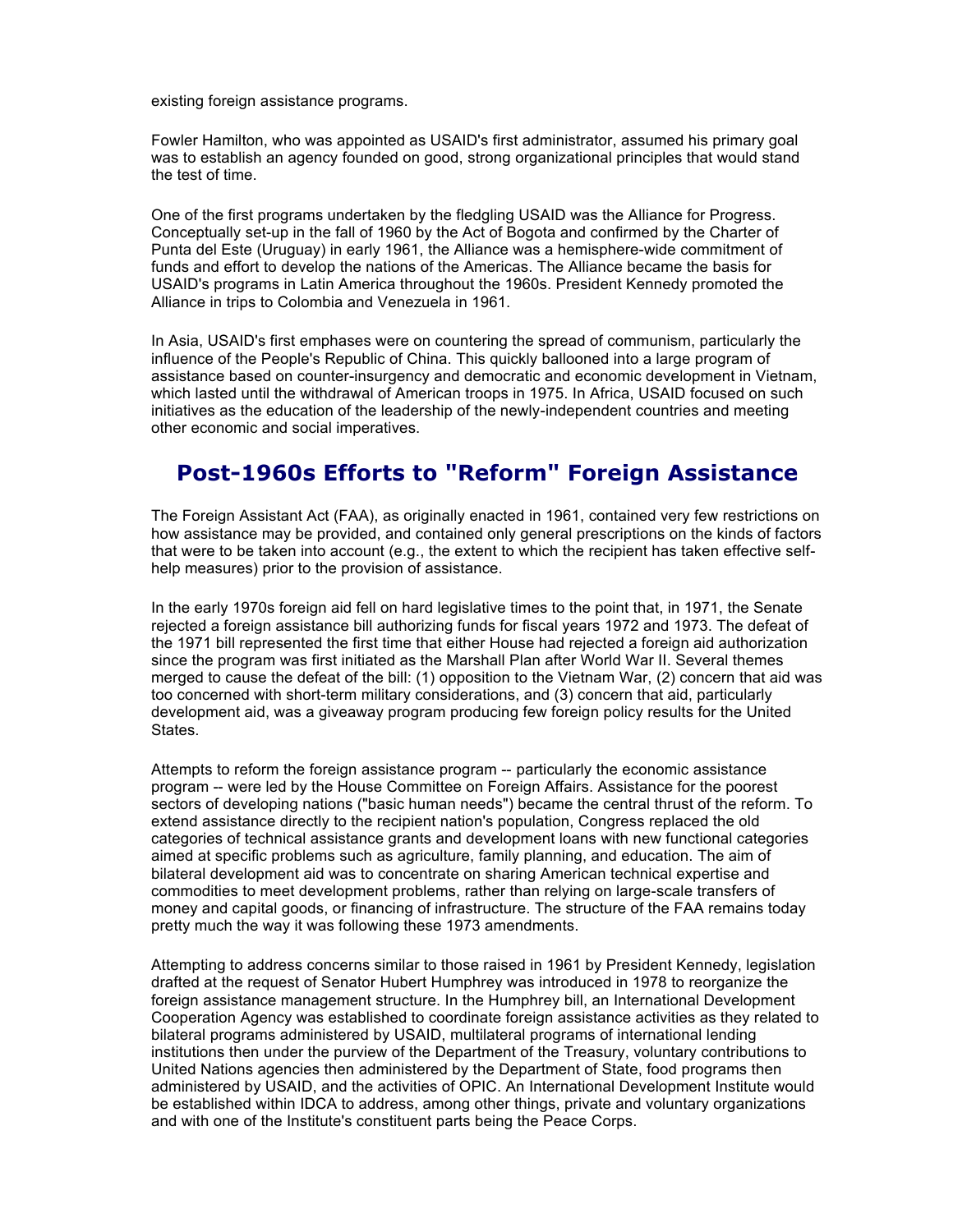The Humphrey bill was not enacted into law. Bureaucratic obstacles within the Executive branch and in Congress operated to limit the statutory impact of the bill to changes in the policy statements contained in the FAA and less sweeping administrative changes.

The IDCA, however, was established by Executive Order in September, 1979. Up until that time, all authority to administer FAA programs had been vested in the Secretary of State by delegation from the President. The establishment of IDCA changed this relationship. With the establishment of IDCA, FAA authorities were delegated in part to the Director of IDCA (those dealing with the provision of economic assistance), most of which were redelegated to the Administrator of USAID. Generally, those authorities dealing with security assistance were delegated to the Secretary of State. (The Economic Support Fund is the point at which the development and security programs "meet", so that the Secretary is empowered to determine what countries receive ESF assistance and the amounts, the USAID Administrator implements the ESF programs.) To give effect to some of these changes, the President submitted a reorganization plan (Reorganization Plan No. 2) which delegated certain economic assistance functions to the Director.

IDCA, to be charitable, was not the coordinating mechanism envisaged either by Senator Humphrey or, in all likelihood, President Carter. The only entity it coordinated was USAID and, since it was staffed with fewer than 75 people, could make only a marginal impact on overall bilateral and multilateral assistance policy. In the Reagan Administration no staff were provided to IDCA and, functionally, it faded quickly from the scene. The Executive Order creating IDCA remained intact, however, defining some of the lines of authority in the administration of foreign assistance. Some of the other coordinating functions that had been expected to be exercised by IDCA (but not contained in the Executive Order) were initially exercised instead by USAID, but over time the functions fell into disuse.

At the same time that IDCA was established, President Carter also attempted to give new life to the Development Coordination Committee (DCC). Organized into subgroups (e.g., multilateral assistance, food assistance), the DCC was an effort at inter-agency coordination on a consensus basis of all foreign assistance activities. This effort also failed. The DCC rarely met as a whole, and only two of its subcommittees ever functioned. Today, it exists only as an unimplemented provision in the FAA.

Beginning in late 1988, the House Committee on Foreign Affairs (HFAC) began an examination of the foreign assistance program generally and, in particular, the continued relevance of the Foreign Assistance Act. At the same time, numerous outside interest groups also began a similar review. The product of the HFAC review was a report (the so-called "Hamilton-Gilman report") which contains certain findings and recommendations. The findings restate many of the same themes that President Kennedy had raised almost thirty years earlier in his transmittal of the first Foreign Assistance Act:

- Foreign assistance is a valuable foreign policy tool in terms of promoting U.S. security interests and its economic interests.
- **F** The interrelationship and interdependence of Nations means that the United States will continue to be affected--for good or bad--by economic and political events in other parts of the world and, increasingly, economic issues dominate the international agenda.
- Moreover, the world is changing to become more urbanized and with an increasing recognition of the value of market-oriented solutions to social and economic problems.
- But the program does not enjoy broad public support. ("U.S. public support for helping poor people remains strong, but the public does not view the aid program as doing this effectively. The public has very little concept of the aid program as an instrument of foreign policy, used to advance U.S. interests.")
- **Foreign aid legislation and administration impede the effectiveness of the** program thereby confirming the public's view of the value of these programs: there are too many objectives in the FAA, so numerous in fact that they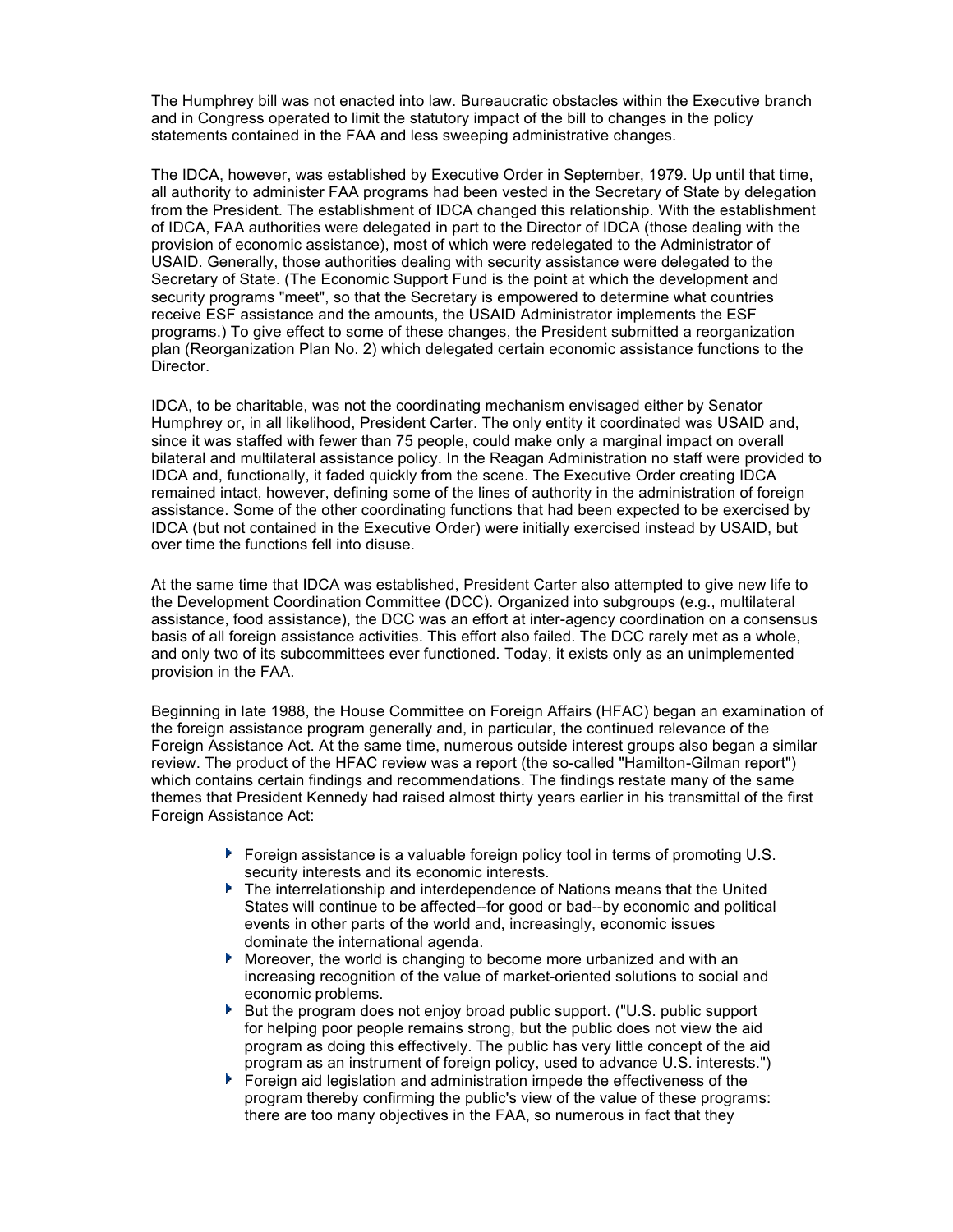"cannot provide meaningful direction or be effectively implemented"; too many earmarks, reporting requirements, and restrictions hamper the effectiveness of programs and forces the Executive branch to focus on "anticipating how assistance will be used, rather than on how effectively it has been used"; the economic assistance program is spread out over too many countries in too many projects; there is little coordination of U.S. economic, security, and development policies. The DCC seldom meets at a high level and then principally for ceremonial purposes, and IDCA "exists in name only"; non-governmental organizations have a lot to offer to the foreign assistance process, and their value is increasing over time.

The report's major recommendation was to repeal the FAA and start fresh with an act that was far more focused than current law. The legislation that was drafted (although not immediately introduced) by the Committee to address the report's findings, had as its major economic assistance themes economic growth, poverty alleviation, environmental sustainability, and promotion of political pluralism, which were designed to give focus to the economic assistance objectives of our foreign assistance programs. The bill also attempted to be more results-oriented in its approach by streamlining congressional notification procedures and encouraging a more active role for program evaluation. However, even as originally drafted the bill contained a considerable process or input-directed orientation. Authorities to enhance flexibility in program administration (an improvement over current law but, of course, not nearly as flexible as the FAA as originally enacted in 1961) were included in the draft bill, as was encouragement to better coordinate foreign assistance activities among the many agencies of the United States Government doing business overseas.

The draft legislation was vetted informally with the Executive branch which, although leery about the ultimate outcome, did not discourage the process from continuing. Unfortunately, Chairman Fascell and Hamilton were unable to sell the product to the rest of the Committee. The bill wound up as a hodgepodge of certification requirements, earmarks, and micromanagement, bearing little resemblance to the draft bill first reviewed informally with the committee and offering no inducement for the Administration to continue its support for the authorization process. This effort at a rewrite was unsuccessful, but the flame still flickered.

While efforts were made the next year, and failed, to rewrite the FAA, a more serious attempt was made in 1991. In April, 1991, the Bush Administration transmitted to the Congress its comprehensive rewrite of the Foreign Assistance Act. The bill attempted to return the legislative framework of the program, to a considerable extent, to the early years of the Foreign Assistance Act. Some elements in Congress, however, criticized the effort for providing the Executive branch with too much discretion, and it was not seriously considered.

However, the HFAC again renewed its quest for a new FAA by merging its earlier efforts with some of the initiatives proposed in the Administration's bill to yield a product that the Administration thought, from its perspective, would offer more in the way of flexibility than it took away. The Administration actively pursued the issue with the Senate Committee on Foreign Relations which produced a product with a far greater number of the "flexibility items" (e.g., greater authority to waive provisions of law and to transfer funds, reduction in the number of statutory limitations on the provision of assistance, etc.) than it had requested in its own bill.

The conference on the bill produced a product that the Administration threatened to veto due to provisions not central to the overall restructuring of the FAA (e.g., abortion-related provisions and provisions expanding merchant marine subsidies). It was hoped that the bill, once passed and vetoed, would be re-passed without the offending provisions and sent to the President for signature. The conference report, however, although passed in the Senate was defeated in the House. There were many reasons: a "free" vote against foreign aid given the President's outstanding veto threat and the economic circumstances in the United States at the time of the House vote were only two of these.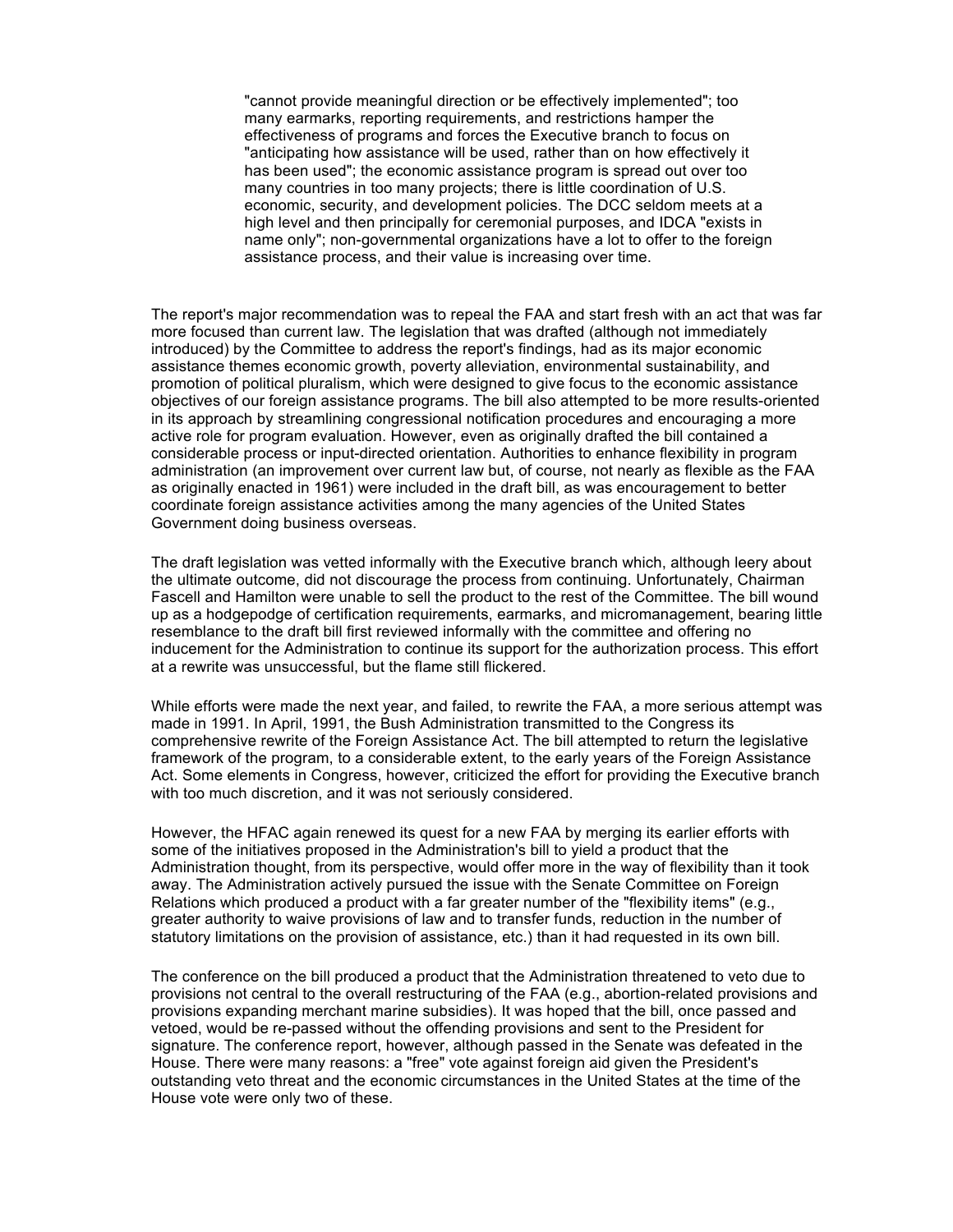Subsequently, the Clinton administration took its hand to rewriting the FAA. In 1994, the Peace, Prosperity, and Democracy Act (PPDA) was introduced which would have repealed the FAA and substituted in its place a radical new account structure for foreign assistance programs. Based on program objectives, its authorizations would have merged previously separate programs into the same account. Thus, development assistance and those international organizations with a development focus would have been funded from the same account. Considerable flexibility was provided in the way in which assistance could be provided and legislative limitations overcome. The bill was never introduced in the Senate and never reported out of committee in the House.

No further efforts to rewrite the FAA wholesale have been attempted.

# **New Compact for Development**

In the first major Presidential address concerning foreign assistance since the Kennedy Administration, President George W. Bush announced the ;"New Compact for Development;" at the Inter-American Development Bank. During the speech, President Bush said that combating poverty is a moral imperative and that he has made it a U.S. foreign policy priority. To meet this challenge, the President has proposed increased accountability for rich and poor nations alike, linking greater contributions by developed nations to greater responsibility by developing nations. The President announced that the United States will increase its core development assistance by 50% over the next 3 years, resulting in a \$5 billion annual increase over current levels. These additional funds will go to a new Millennium Challenge Account that will fund initiatives to help developing nations improve their economies and standards of living.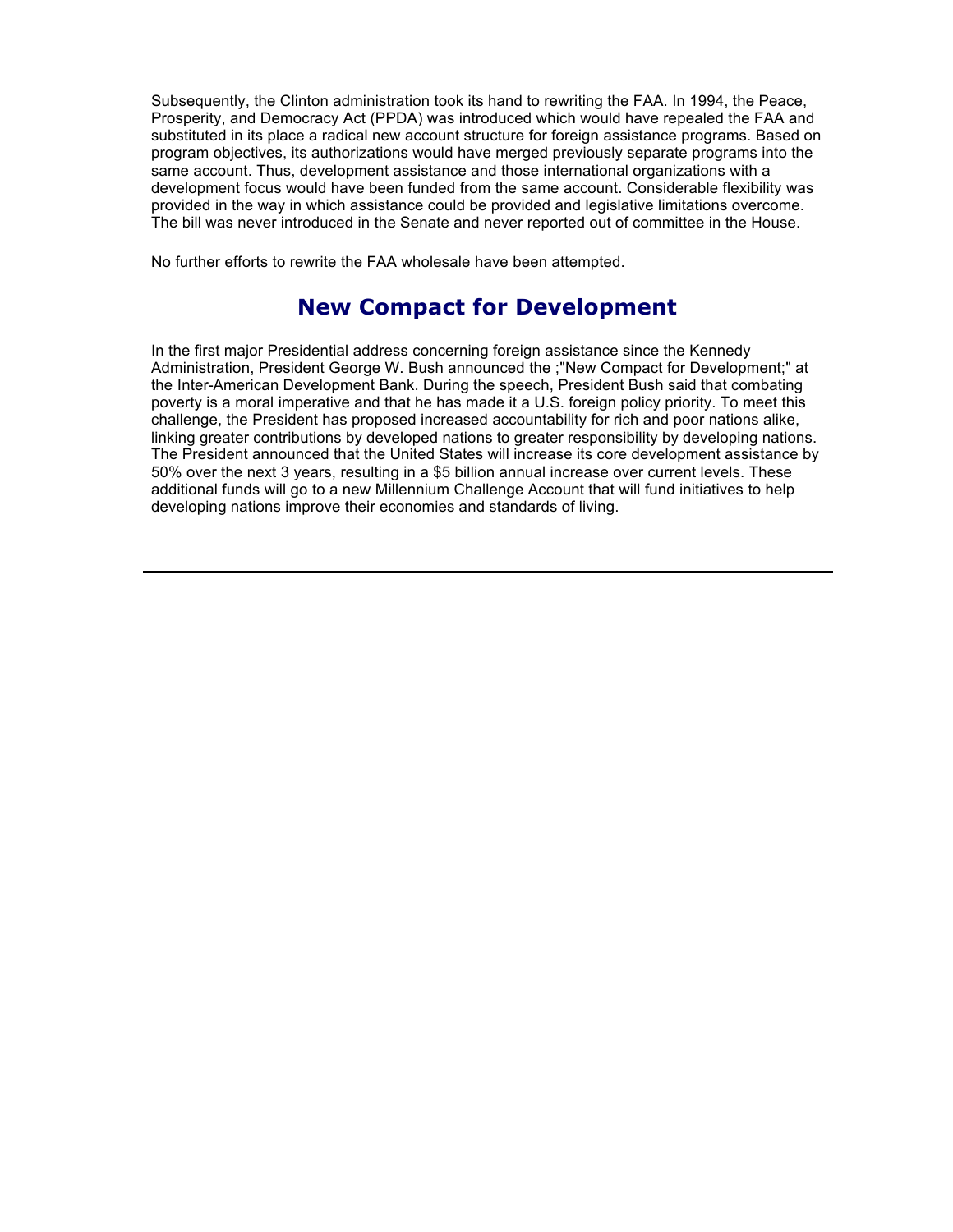# <span id="page-7-0"></span>**Brief Chronology and Highlights of the History of U.S. Foreign Assistance Activities**

### **1947**

The Truman Administration wins approval of the U.S. Congress for military and economic assistance to Greece and Turkey.

Secretary of State George C. Marshall proposes the outlines of what became known as the Marshall Plan at a speech at Harvard University.

#### **1948**

The U.S. Congress enacts the Foreign Assistance Act of 1948 authorizing the 4-year Marshall Plan and the establishment of the Economic Cooperation Agency (ECA).

### **1951**

Mutual Security Act of 1951 passed by U.S. Congress. The ECA was abolished and replaced with the Mutual Security Agency (MSA).

#### **1953**

The Foreign Operations Administration replaces the Mutual Security Administration and the Technical Cooperation Administration.

#### **1954**

The Mutual Security Act was passed to revise and consolidate all previous foreign assistance legislation. It was the first single piece of legislation to underlay the entire foreign assistance program.

#### **1955**

The International Cooperation Agency (ICA) replaces the Foreign Operations Administration. The ICA is less powerful from its beginning because of being placed under the direct authority of the Department of State. The ICA lost many of the authorities and programs its predecessor agencies had held.

### **1957**

Two studies sponsored by the Foreign Relations Committee of the U.S. Senate which deal with the U.S. foreign assistance program: "Administrative Aspects of the U.S. Foreign Assistance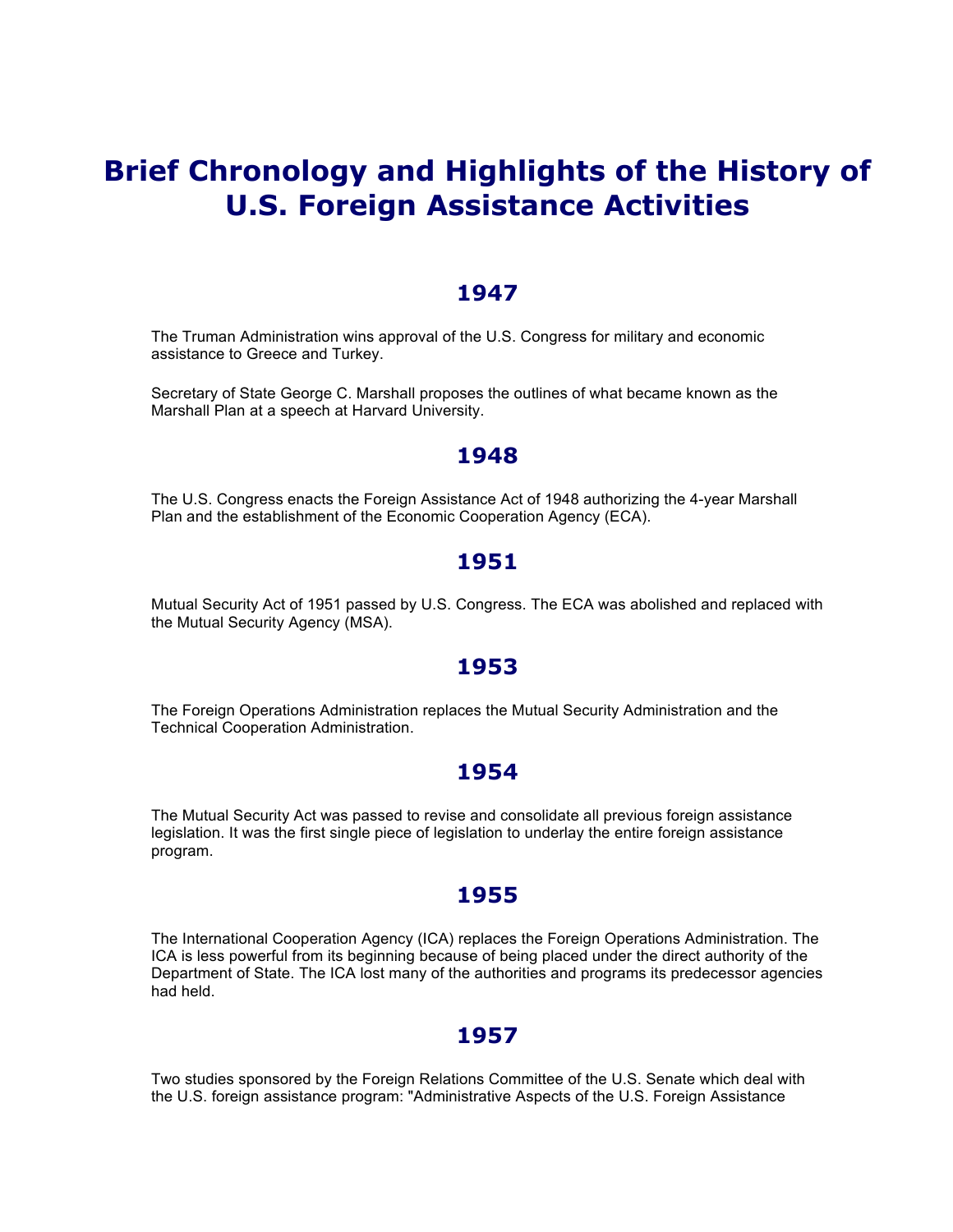Programs" (Brookings Institute) and "Agricultural Surplus Disposal and Foreign Aid (National Planning Association).

# **1959**

The Draper Committee Report, "Economic Assistance Programs and Activities," recommends a unified economic/technical assistance agency outside the Department of State; long-range planning on a country-by-country basis; more decentralization to the field; and foreign policy direction and coordination of military, economic and agricultural activities by the Department of State.

Stanford Research Institute suggests founding an Office of Research and Development for Underdeveloped Areas.

Dean Harlan Cleveland of the Maxwell Graduate School of Syracuse University, future assistant secretary of State under President Kennedy, writes "Operational Aspects of U.S. Foreign Policy," which suggests strengthening the role of Ambassadors and including the ICA in the U.S. Foreign Service.

# **1960**

U.S. Senate Foreign Relations Committee sponsors another Brookings Institution report entitled "The Formulation and Administration of U.S. Foreign Policy," which recommends a foreign assistance department with Cabinet-level status.

Foreign assistance policy becomes an issue in the Kennedy - Nixon presidential race.

The Mutual Security Act of 1960 passes; Senator Fulbright includes section 604, calling for investigation and findings on the existing structure of foreign assistance, and asks the president to look into the idea of a Point IV Youth Corps.

Act of Bogota enacted; becomes the basis for the Alliance for Progress and highlights the concept of self-help in development assistance.

The President's Bureau of the Budget (predecessor to the Office of Management and Budget) produces a report know at the "604 Study,) which partially answers the requirements of the Mutual Security Act of 1960 and provided a detailed description of the existing foreign aid programs and suggested three sets of alternative organizational arrangements.

A Ford Foundation paper, "A Suggested Regional Approach to the Administration of U.S. Assistance to Underdeveloped Countries," suggests the consolidation of foreign assistance within the Department of State with an undersecretary responsible for the program the decentralization of foreign assistance to regional units and field missions to adapt aid to distinctive needs, countryby-country.

The "Orbit Paper" produced with the ICA recommends an independent department with cabinet status and the consolidation of the Development Loan Fund, the Export-Import Bank, the ICA, along with greater authority over the Food for Peace program. It calls for a single, strong field organization and planning on a regional (as opposed to a functional or procedural) basis.

# **1961**

John F. Kennedy's first State of the Union Address calls for the establishment of a new, more effective program with greater flexibility for short-term emergencies, more commitment to long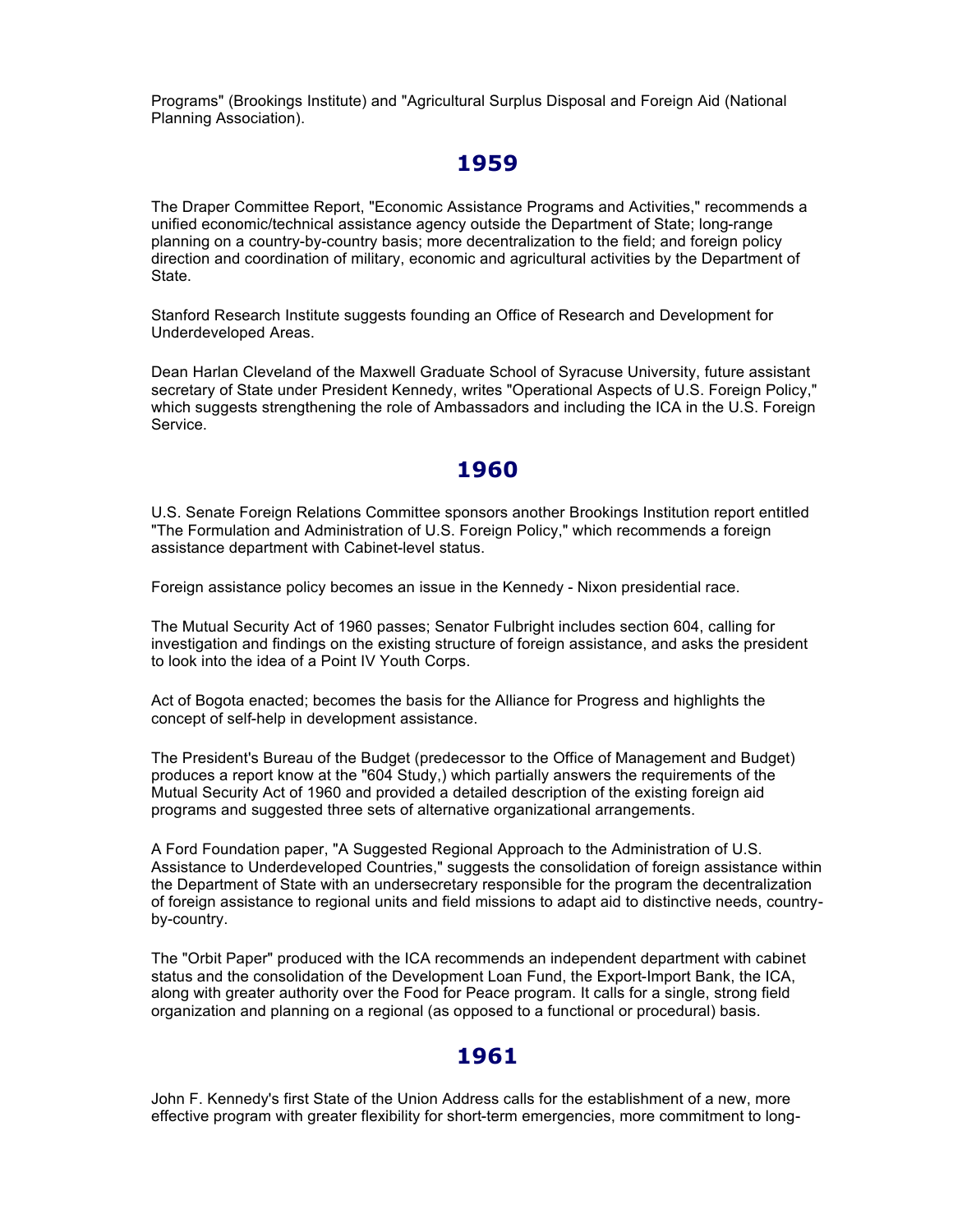term development; new attention to education at all levels; greater emphasis on recipient nations' role through public administration, taxes, and social justice; orderly planning for national and regional development.

Secretary George Ball's task-force for the reorganization of foreign assistance delivers "Growth to Freedom" memorandum to the President entitled "Plans for the Reorganization of Foreign Assistance, the Decade of Development." The memorandum outlines the deficiencies of the foreign aid programs and conceptual requirements for a new program. In March, President Kennedy sends to Congress a message outlining changes in the foreign assistance programs.

A bill entitled "Act for International Development" is introduced in the U.S. Senate by Senator William Fulbright. The bill passes Congress on September 4. In November, President Kennedy establishes by executive order the U.S. Agency for International Development as the executor of U.S. foreign assistance programs.

### **1973**

The Foreign Assistance Act of 1973 is enacted making substantial changes to the Foreign Assistance Act. The amendments to the FAA made by the 1973 Act codify a "New Directions" approach to foreign economic assistance. Development ssistance is, by statute, now to be focused on several major sectors: food and nutrition, population planning and health, and education and human resources development. The FAA has retained, essentially, this "functional account" structure to the present date.

### **1978**

The International Development Cooperation Act of 1978 was introduced on behalf of the late Senator Hubert Humphrey. The bill would have abolished USAID, and placed authority for most bilateral and multilateral economic assistance programs in a new International Development Cooperation Agency. The bill's sweeping changes were not enacted into law.

### **1979**

President Carter establishes the International Development Cooperation Agency (IDCA) by Reorganization Plan No. 2 of 1979 and Executive Order 12163. The IDCA that is established in 1979 does not have nearly the authority that the Humphrey bill envisaged for it. Essentially, it has responsibility for overseeing USAID, and participating in decisionmaking regarding those international organizations that have a development purpose, and development aspects of the multilateral development banks. Beginning in 1981, the Reagan Administration provided no funding or staff for IDCA.

### **1985**

The International Security and Development Cooperation Act of 1985 is enacted into law. To date, this is the last general foreign assistance authorization enacted. While specific foreign assistance authorization bills will be enacted into law, see below for the SEED Act and the FREEDOM Support Act, the 1985 act that is the last bill authorizing all economic and military assistance programs enacted into law.

### **1989**

The House Foreign Affairs Committee issues its so-called "Hamilton-Gilman" task force report. Among its recommendations are: enactment of a new international cooperation act to replace the FAA, identification of 4 principal objectives (economic growth, environmental sustainability,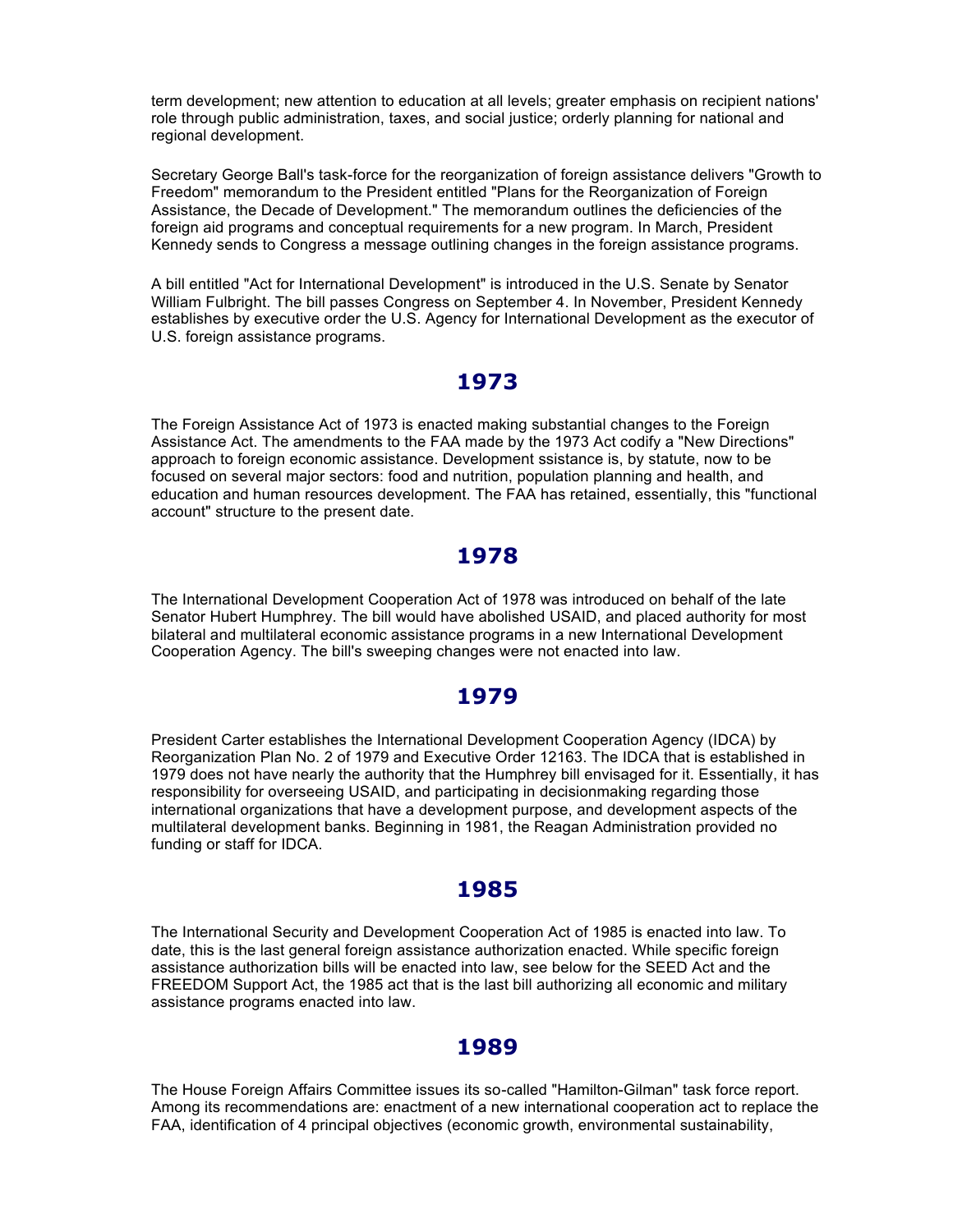poverty alleviation, and democratic and economic pluralism) to replace the functional accounts, and provisions that would provide greater flexibility in the implementation of assistance programs. The House, that year, passed H.R. 2655 as a substitute for the FAA. However, the act contained so many conditions, limitations, and restrictions that were at cross-purposes with the major recommendations of the task force report that the Administration could not support the final product. The bill was never enacted into law.

### **1989**

The Support for East European Democracy (SEED) Act was enacted authorizing assistance for Poland and Hungary. Subsequently, the Act was amended to include all former Soviet-satellite countries in East and Central Europe. The purpose of assistance was to foster the transition of the countries of the region to market-based democracies.

### **1991**

The Congress considered major changes to the FAA requested by the Bush Administration. In many ways consistent with the thrust of the Hamilton-Gilman report, the administration's proposals would have consolidated development assistance into fewer accounts and would have provided enhanced flexibility in the administration of foreign assistance programs. Much of the administration's request was included in the International Cooperation Act of 1991. The conference report, however, was defeated on the House floor.

### **1992**

The FREEDOM Support Act was enacted into law to authorize assistance for the new independent states of the former Soviet Union. Assistance has an objective similar to that for East and Central Europe--fostering the transition of these new states to market-based democracies.

### **1994**

The Clinton Administration's effort to rewrite the FAA was introduced in the House of Representatives in February 1994. The bill would have authorized assistance according to the major purpose for which the assistance was to be provided (e.g., promoting peace, sustainable development, etc.) rather than by the traditional functional accounts. The bill also provided enhanced flexibility in the administration of foreign assistance. The bill was never seriously considered in the House and was not introduced in the Senate.

### **1998**

The Foreign Affairs Reform and Restructuring Act of 1998 is enacted as part of P.L. 105-277. The Act abolished the Arms Control and Disarmament Agency and the U.S. Information Agency, with their functions being consolidated into the Department of State. IDCA was also abolished. USAID became a statutory agency, but with the Administrator reporting to and under the direct authority and foreign policy guidance of the Secretary of State. Reorganization Plan No. 2 of 1979 was repealed.

### **1999**

The organizational changes directed by the Foreign Affairs Reform and Restructuring Act of 1998 were implemented through amendments to E.O. 12163 (dealing with the administration of foreign assistance) and State Department Delegation of Authority No. 145.